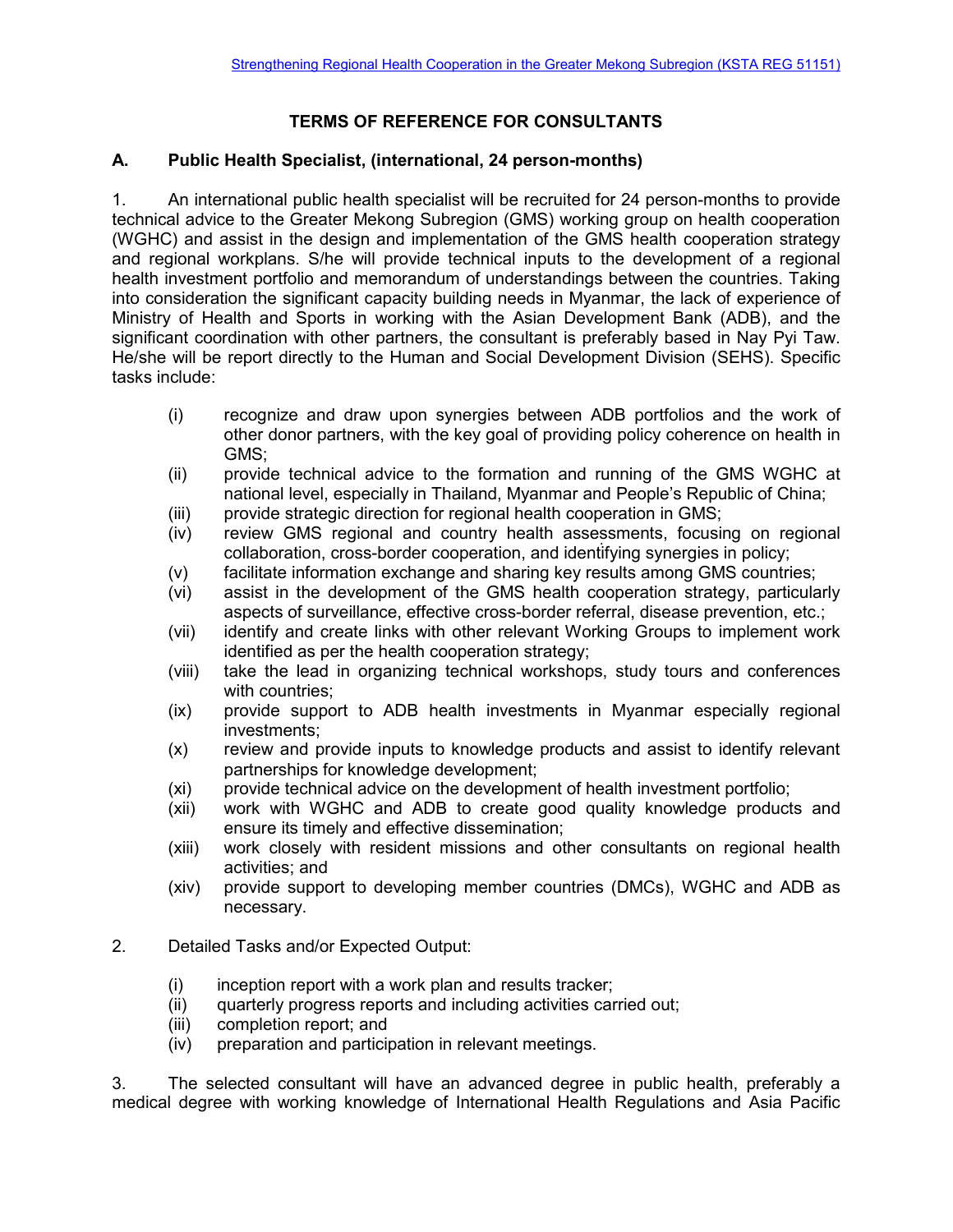Strategy for Emerging Diseases; a minimum of 7 years of experience in health project implementation, and relevant experience implementing ADB-financed projects in the GMS. S/he must be familiar with existing regional heath platforms in the GMS and have networking abilities to bring together key people in appropriate settings. Strong communication skills are essential.

## **B. Regional Coordinator for Health Cooperation (international, intermittent, 400WD over 24 months)**

4. The regional coordinator will be recruited for 24 person-months intermittently and predominantly be based in Bangkok. The consultant will be responsible for facilitating coordination between DMCs in the GMS, ADB and other key stakeholders including government, donor agencies, non-governmental organizations and research institutions. S/he will also provide a regional perspective and seek synergies between ADB health and healthrelated projects, programs and technical assistances (TAs) in GMS countries. S/he will oversee mechanisms to ensure information collation, exchange and knowledge sharing and coordinate the work of the WGHC and their corresponding Health Cooperation Strategy. He/she will be report directly to SEHS and work closely with Regional Cooperation and Operations Coordination Division and other divisions/departments at ADB. Specific tasks include:

- (i) facilitate information exchange and sharing key results among GMS countries;
- (ii) provide advice and support establishment of GMS WGHC at national level, especially in Thailand, Cambodia, Lao People's Democratic Republic and Viet Nam;
- (iii) coordinate the GMS WGHC, including organization and conduct of working group meetings, lead logistics and overall preparation with the support of technical experts;
- (iv) coordinate and provide inputs to the development of the GMS health strategy and corresponding regional workplan;
- (v) ensure coordination between GMS countries, other Working Groups, development partners, other regional networks and ADB departments, resident missions and divisions working on health;
- (vi) participate in relevant regional and country level meetings and network events organized by other institutions and governments, relevant to ADB's health initiatives;
- (vii) assist to identify relevant partnerships including study tours and regional events for knowledge development and ensure effective dissemination of results;
- (viii) review and provide inputs to knowledge products including GMS website; and
- (ix) provide support to DMCs, WGHC and ADB as necessary.
- 5. Detailed Tasks and/or Expected Output
	- (i) inception report with a work plan and results tracker;
	- (ii) quarterly progress reports including activities carried out;
	- (iii) completion report; and
	- (iv) preparation and participation in relevant meetings.

6. The consultant should have at least 7 years of experience in project development and management, policy analysis and research, social development, regional cooperation, and country coordination in the GMS. The consultant should have an advanced degree in development economics, business administration, or other related fields. Experience working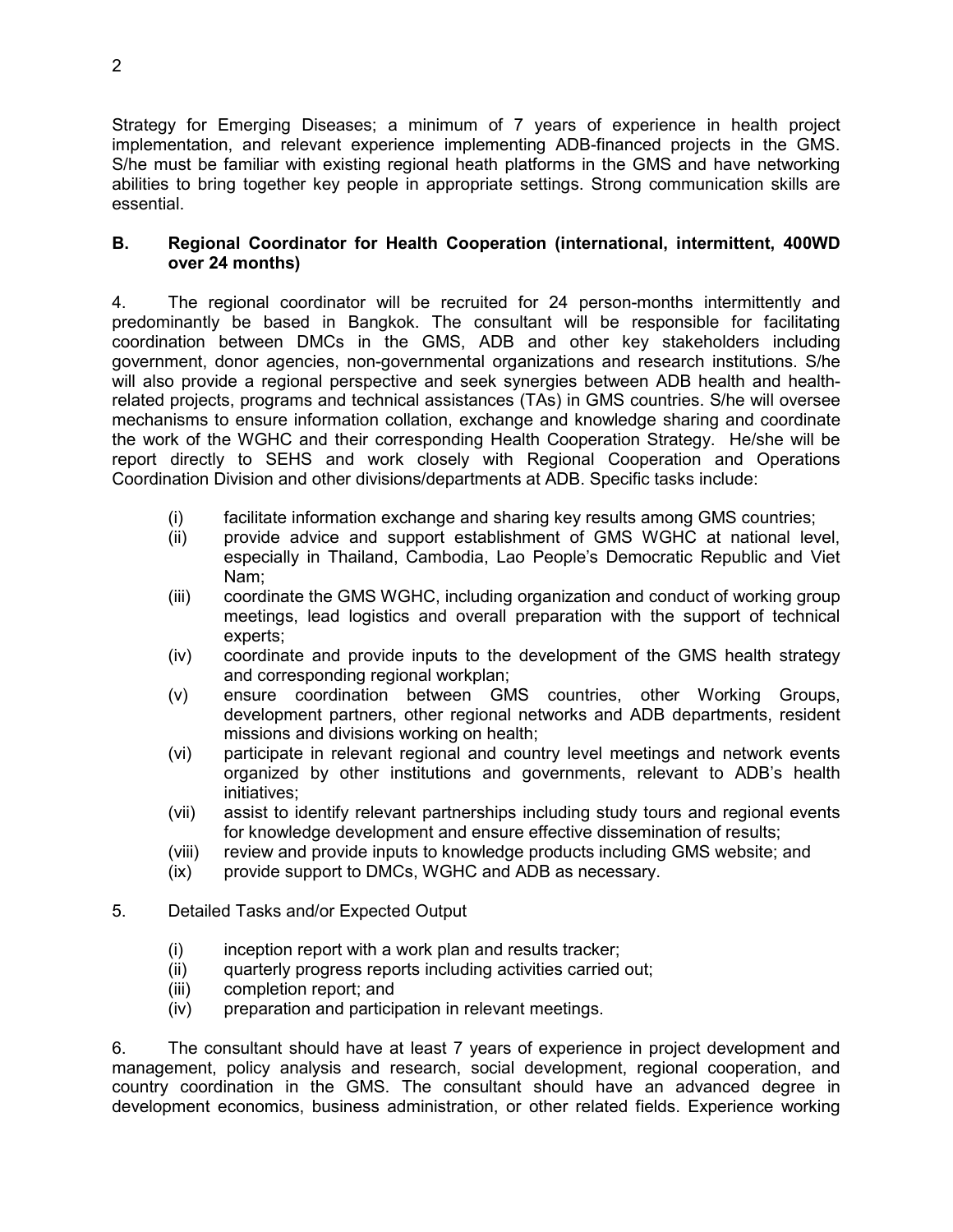with ADB and other international organizations and an understanding and working knowledge of ADB health initiatives in the GMS is essential. S/he must be familiar with existing regional heath platforms in the GMS and have networking abilities to bring together key people in appropriate settings. Strong communication and knowledge management skills are pre-requisites. Familiarity with internal ADB processes is desirable.

## **C. Finance Specialist (national, intermittent 400 WD over 24 person-months)**

7. The finance and secretariat support specialist will be responsible for maintaining the TA's financial management systems, ensuring control and timely disbursements of funds to consultants, workshop participants and other service providers. He/she will provide administrative support to the individual consultants to be recruited under the TA and provide secretariat assistance to the GMS WGHC. He/she will report directly to SEHS and be based in Manila. Specific tasks include:

- (i) provide secretariat support to the formation and running of the WGHC;
- (ii) assist in the planning and organizing of activities to support regional level knowledge sharing workshops, study tours, conferences, meetings and seminars. This includes (a) coordinating with resident missions, (b) preparing and sending invitation to participants, (c) disseminating meetings and workshop outputs, and (d) arranging with service providers for the provision of workshop venue, logistics and accommodation for participants;
- (iii) assist in preparing briefing notes and presentation materials for workshops, conferences, meetings and seminars;
- (iv) prepare budget estimates for workshops, conferences, meetings and seminars;
- (v) prepare requests for cash advances for workshops, conferences, meeting and seminars and ensure that cash advances are fully liquidated;
- (vi) arranged payments to workshop service providers and participants (i.e., distribute per diem and reimburse participants of other allowable expense during workshops ad meetings);
- (vii) administer and process claims submitted by individual consultants;
- (viii) prepare reports on TA disbursements;
- (ix) provide administrative and logistical support for missions, including preparation of requests for mission concurrence, mission scheduling, coordination with government and partner agencies, and participation in missions as required;
- (x) monitor consultants' compliance with project reporting requirements;
- (xi) manage documentation and maintain project records;
- (xii) perform any other duties as required including document review and preparation of correspondence;
- (xiii) arrange and closely monitor the ADB processes tor the timely publication of knowledge products to be produced under the TA;
- (xiv) perform other procurement, disbursement and administrative related tasks;
- (xv) ensure timely closure of TA accounts; and
- (xvi) provide support to DMCs, WGHC and ADB as necessary.